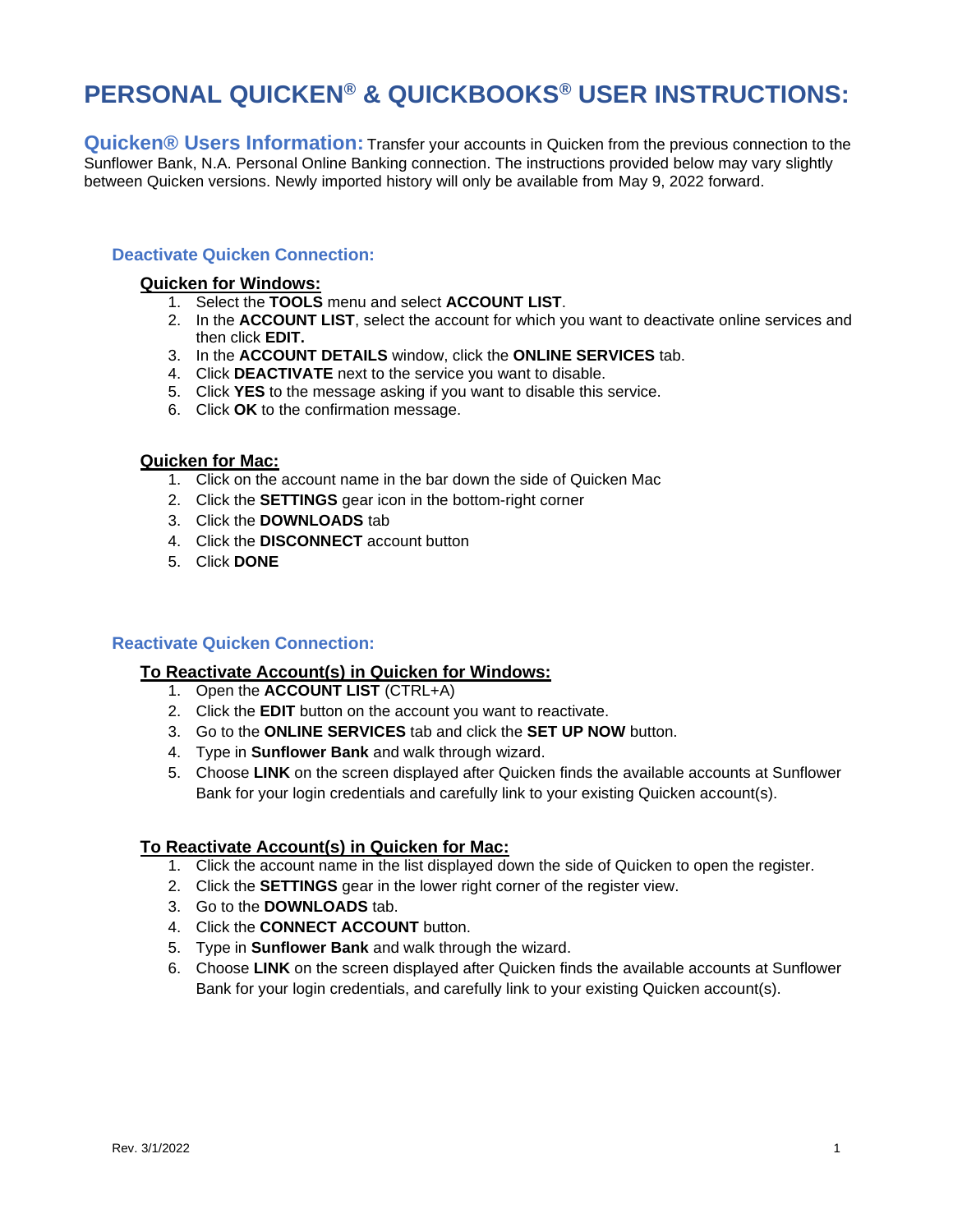**QuickBooks® Users Information:** Transfer your accounts in QuickBooks from the previous connection to the Sunflower Bank, N.A. connection. The instructions provided below may vary slightly for other versions. Newly-imported history will only be available from May 9, 2022 forward.

# **Deactivate QuickBooks Connection:**

#### **Step 1: Finish your online banking.**

 $\circ$  Before deactivating Bank Feeds, make sure you match or delete all of the downloaded transactions for the account. QuickBooks won't let you make changes if there are still pending transactions.

## **Step 2: Deactivate Bank Feeds.**

o You can disconnect your accounts from Bank Feeds one at a time.

# **QuickBooks Desktop for Windows:**

- 1. Go to **LISTS** and then select **CHART OF ACCOUNTS**.
- 2. Right-click the account you want to deactivate. Then select **EDIT ACCOUNT**.
- 3. Go to the **BANK SETTINGS** tab.
- 4. Select **DEACTIVATE ALL ONLINE SERVICES** and then **OK** to confirm.
- 5. Select **SAVE & CLOSE**.

# **QuickBooks for Mac:**

- 1. Go to **LISTS** and then select **CHART OF ACCOUNTS**.
- 2. Highlight the account and select the **PENCIL** icon to edit.
- 3. Select **ONLINE SETTINGS**.
- 4. In the **DOWNLOAD TRANSACTIONS** drop-down menu, select **NOT ENABLED**.
- 5. Select **OK** to confirm, then select **OK** to close the window.
- 6. After you disconnect your account, QuickBooks won't download new transactions.

When you deactivate bank feeds for an account, the lightning bolt (Windows) or blue circle (Mac) disappears beside the bank account's name in the Chart of Accounts. If you can still see it, this means Bank Feeds is still active for the account.